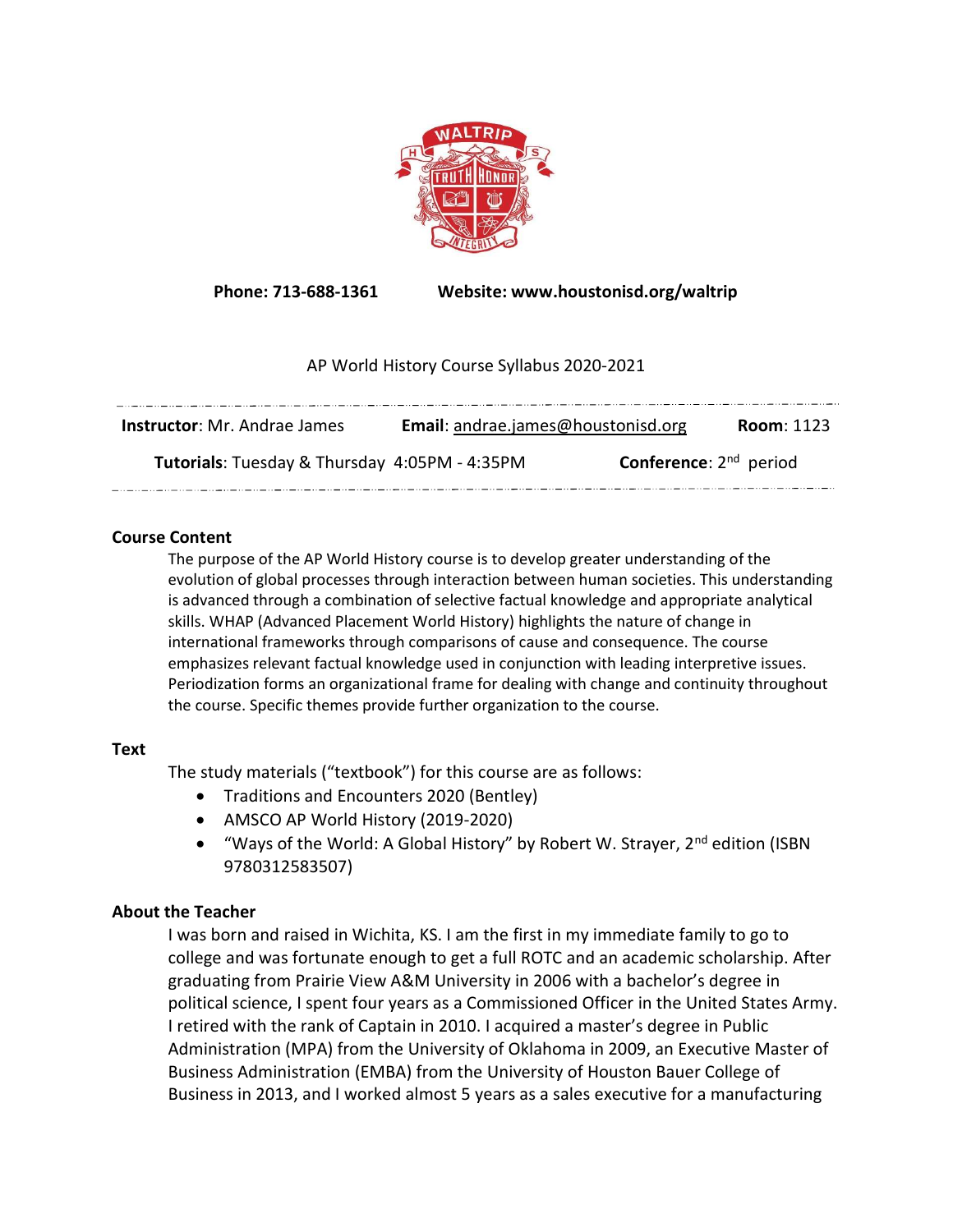company. I am now working in the field of education to lead by example and influence minds in a positive way.

### Ongoing Objectives/ Unit Overview:

#### Please Access the overview/objectives by clicking this link:

https://apcentral.collegeboard.org/pdf/ap-world-history-course-a-glance.pdf?course=ap-world-historymodern

#### Portfolio/Reflection Journal

You are required to maintain an organized portfolio for the course. It will be kept in the classroom and submissions will be for a grade. Portfolio dividers/folders will be discussed in class.

#### Grading Scale

Test/Performance Assessment: 35% Class Work: 30% Quizzes: 20% Homework: 15%

### \*\*\*Late Work Policy (Advanced Placement (AP) classes only):

Advanced Placement classes are intended to prepare students for collegiate academic environments. As a result, students will be expected to adhere to similar policies. In the event that a student fails to submit an assignment by the posted deadline they will be given a zero (0) for the respective assignment. Afterwards, the student will have five (5) business days (school days) to complete the assignment and submit it for evaluation. If the student successfully submits the assignment within the five (5) business day grace-period then they will be entitled to a maximum grade of seventy (70).

#### Attendance and Participation

Attendance and participation are required. It is difficult to learn the content if you are not present in class. Your class participation and attendance can be a deciding factor if your class average straddles two grades. Be sure to see me about any missed work if you are absent.

#### Daily Required Materials

- 1. Laptop
- 2. pen
- 3. three-ring-binder
- 4. paper